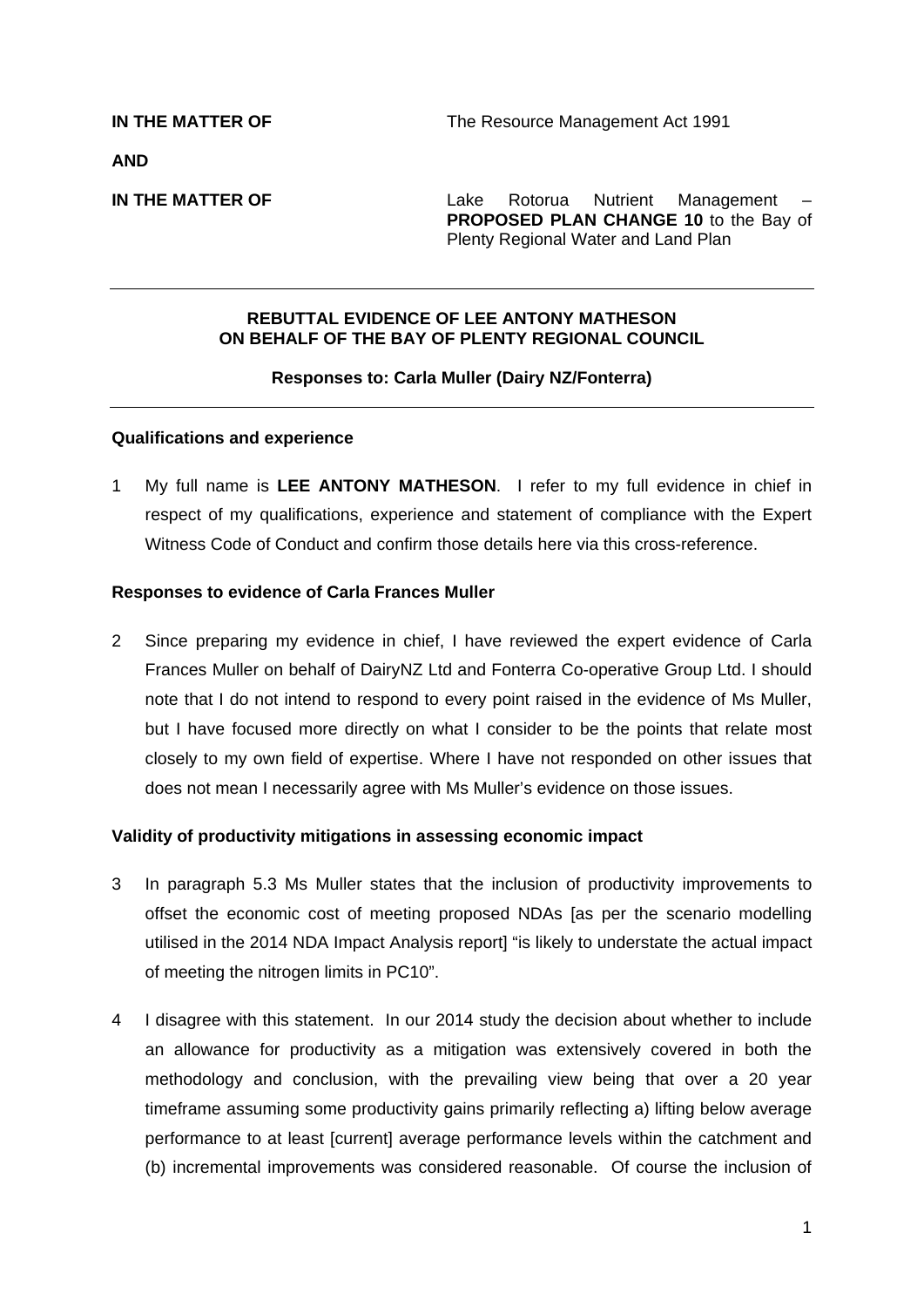productivity increase in the mitigation suite considered didn't necessarily mean they were applied or achieved in all farm systems.

- 5 We did note that the inclusion of productivity improvements within a mitigation framework potentially confounds estimates of changes in profitability associated with [system change in] achieving N loss reduction, but it gave guidance to stakeholders about the extent of system change and the improvement that might be required to offset financial cost.
- 6 However, assuming farmers will make no productivity improvement [or make no attempt do so] in the face of a clear economic imperative to do so is, in my opinion, nonsensical. Ignoring the potential for some productivity improvement over a moderate time frame potentially presents a worst case scenario. Of course, assuming everyone can make substantial improvement and approach upper quartile performance is equally unrealistic. Aware of this, our assumptions and treatment of productivity improvement in the 2014 NDA Impact Analysis, which was relevant to those specific terms of reference, strove to strike a balance between these extremes.
- 7 In the Perrin Ag 2014 NDA Impact study, of the eight dairy farm system models we analysed, the farm system changes employed resulted in an increase in per cow milk production in only four (50%) of the scenarios. As regards the other scenarios, in three per cow production remained unchanged and one actually ended up with lowered per cow production. The potential range in the per cow production increase, where it was "achieved" was 1.3% to 7.8%. The modelled productivity gains in the study don't appear inconsistent with Ms Muller's statement in paragraph 5.5 of "Over time, we can expect such improvements incrementally, but not on all farms to the same extent".
- 8 Interestingly overall the [arithmetic] average increase in per cow dairy production from the base models to scenario models in the NDA Impact Analysis study was 380kg/cow to 386kg/cow – an increase of 1.57%. This is in line with the compound annual rate of increase in per cow milk production of "less than 1.5%" [1.46%] quoted by Ms Muller from the 2014 Dairy Statistics. I also note that in the summary (Appendix B2) of the DairyNZ modelling approach that Ms Muller refers to in paragraph 5.8 it states that "production per cow was allowed to increase slightly per year to account for genetic gain in line with increases in the last 10 years".
- 9 In paragraph 5.9(c) and 5.12 Ms Muller refers to the 8%-22% reduction in operating profit observed in three modelled Fonterra/Dairy NZ case studies in meeting their 2032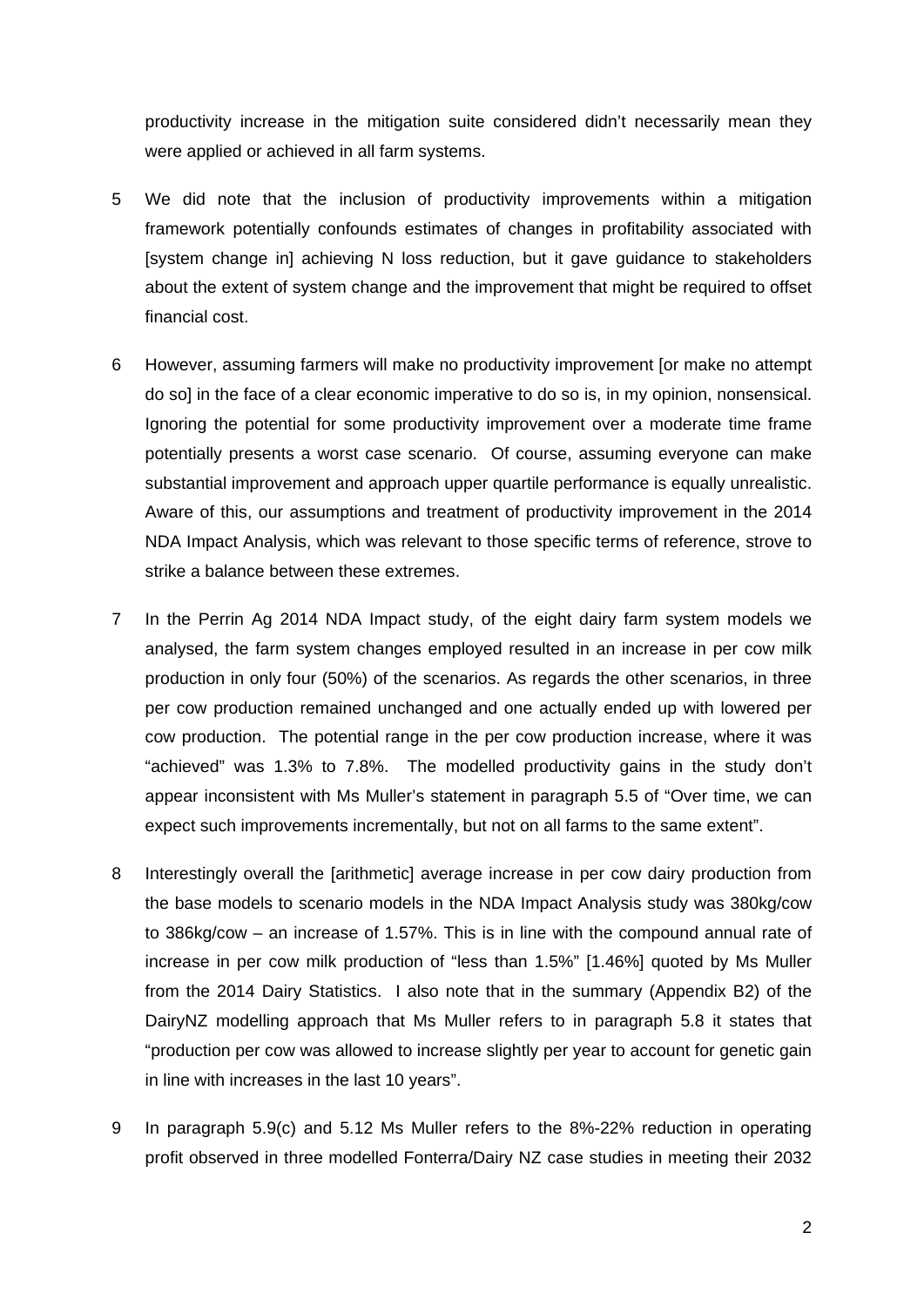pNDA target and implies that this greater loss of operating profit in meeting 2032 NDAs (versus the modelled 0% - 10% decline in our 2014 analysis) is due to the inclusion of productivity improvements in our modelling.

- 10 I disagree with this assertion. There are a number of potential sources of variance between the two studies modelled outcomes. This makes direct comparison between the specific "costs" of abatement in the two analyses problematic and makes it impossible to highlight a single assumption as the difference for variation. These include the impact that the evolution of OVERSEER in the time between the studies will have had on individual farm systems (5.4.11 versus 6.2.1), the extent of the N loss reduction modelled (35.5% in the DairyNZ work versus 28% in our 2014 study), the specific choice of mitigations chosen, the relative economic assumptions used and the limited data sets. In addition, as per paragraph 8 above, the DairyNZ modelling potentially allowed for gains in per cow productivity derived from genetic gain, although it isn't clear from their appended analysis the extent of modelled increase in per cow production that arose from this assumption.
- 11 There was certainly a difference in the approaches of the two analyses; the DairyNZ modelling referred to by Ms Muller assumed farmer skill stayed constant, whereas the Perrin Ag 2014 study allowed for system changes, if considered appropriate, that would require, in our view, an improvement in on-farm management skill from that in the base modelling. How much this contributed to the differences in the cost of abatement between the two studies is extremely difficult to determine.
- 12 What is more relevant, as outlined in paragraph 21(ii) in my evidence-in-chief, is that lifting on-farm productivity in response to the need to mitigate N losses is a key factor in the extent of any [negative] financial impact on farm systems.

# **Extent of farm system change**

13 In paragraph 5.6 of her evidence, Ms Muller refers to my statement in paragraph 21(vi) in my evidence-in-chief that some dairy and dairy support farms are likely to have to make system/land use changes beyond that extent originally envisaged by BOPRC and StAG back in 2014. In her evidence she appears to infer that the NDA impact report recommended a dairy farm sector reduction of only 25%. I disagree with this inference. Our 2014 report made no recommendations on the extent of any N loss limits for the farming sector(s). We simply analysed the economic impact on farms meeting N loss limits as prescribed in our Terms of Reference.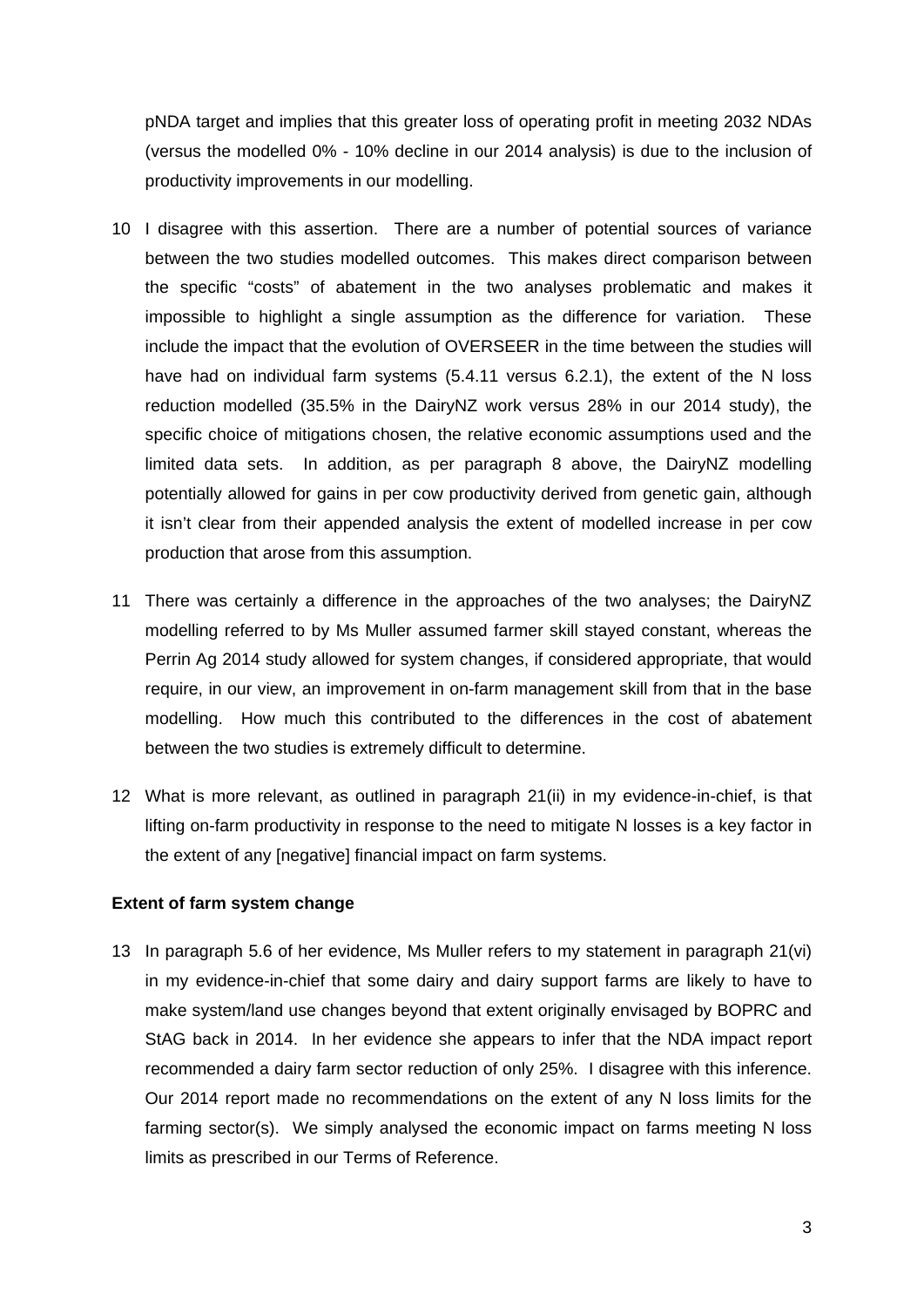14 Further to this, my evidence-in-chief clearly states that it is a combination of OVERSEER version change and the notified allocation framework that might require some farmers to have to deliver N losses greater those tested in the NDA impact study. This conclusion was reached after the 2016 update to the study which migrated the original OVERSEER 5.4.11 N losses to OVERSEER 6.2.0, had the BOPRC assign pNDA targets to the farm systems based on base N losses and assessed the N loss outputs from "maximum N loss scenarios" against these hypothetical pNDAs. It probably is important to note that the "Single" NDA scenario models in this study did examine greater potential reduction than 25%, with dairy farms having to achieve N losses of 35kg N/ha/year as expressed in OVERSEER 5.4.11, which for two of the case study farm systems was significantly in excess of 25%.

#### **Catchment extrapolation**

- 15 In paragraph 5.12 Ms Muller suggests that Professor Doole extrapolated the 2014 NDA Impact case study analysis to a catchment level [in Parsons et al 2015].
- 16 I disagree with this statement. The modelling work that was utilised by Parsons et al was a specific and completely separate piece of work from our 2014 NDA Impact Analysis study and its subsequent 2016 update.
- 17 The farm system scenario modelling required by the Economic Impacts of Rotorua N Reduction project was a two stage process that firstly (a) established a modelling protocol for pastoral farming prioritising mitigation actions that would determine how hypothetical farmers would respond to required reductions in N leaching and then (b) utilising the prescribed modelling protocol in OVERSEER and FARMAX to identify cost and leaching implications of the different mitigation scenarios for each representative farm system type, in order to provide a set of relationships between profit and leaching.
- 18 I was involved both in the initial development of the [step-wise] mitigation protocols for the farm sectors, along with DairyNZ staff and other local farm consultants, and then subsequently engaged to undertake the modelling work, which was completed in November 2014.
- 19 The key differences in the modelling process between my earlier 2014 work and the Economic Impacts project was that the modelling protocol utilised for this latter analysis mandated that production per cow had to remain static. This prevented modelling any improvement in calving spread, genetic merit or pasture utilisation (i.e. grazing management) to deliver an improvement in kg MS/cow. This approach would appear to